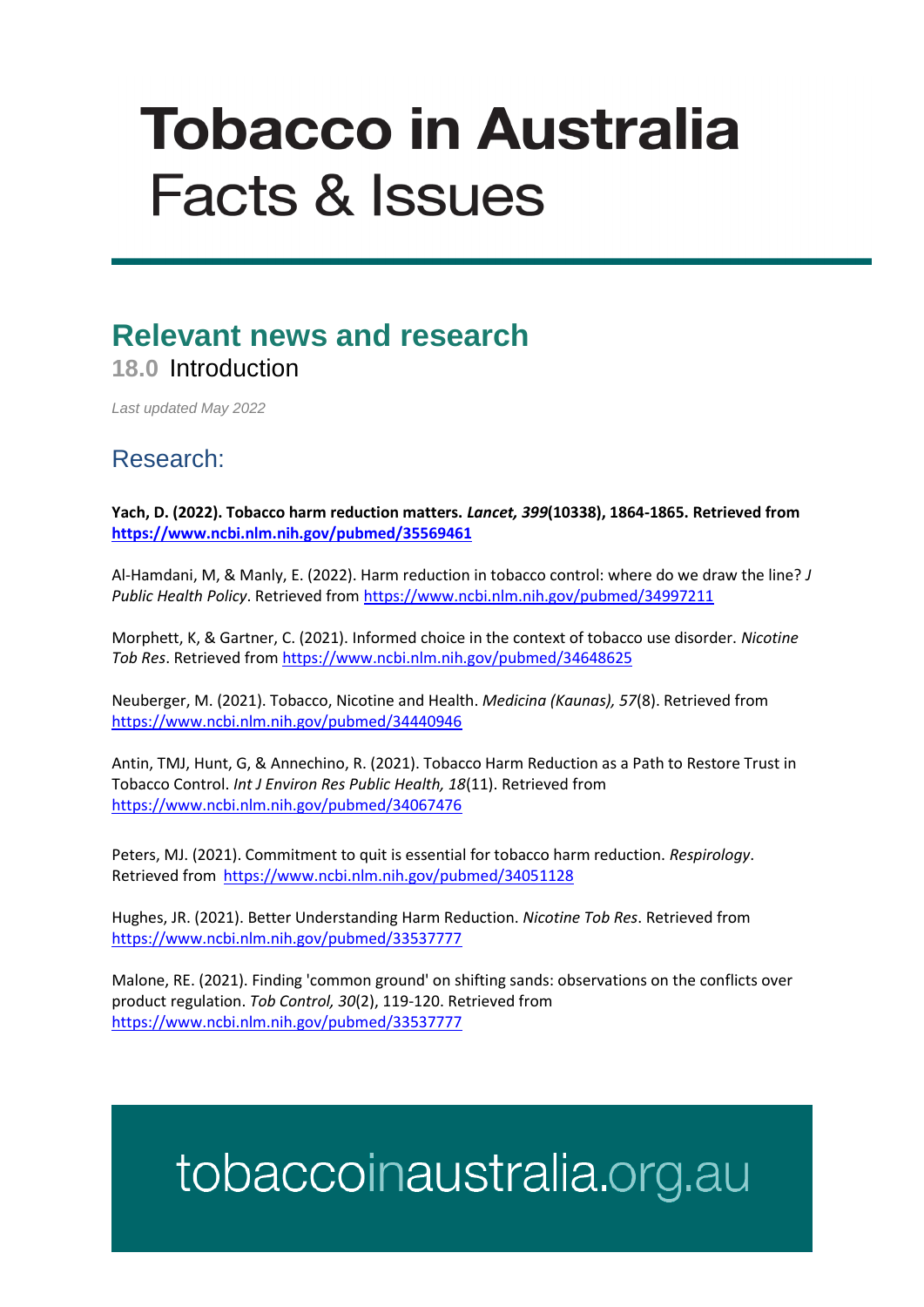Kozlowski, LT. (2021). Tribes of trust or distrust, 'attitude roots' and encouraging scientific participation in the tobacco harm-reduction debate. *Nicotine Tob Res*. Retrieved from <https://www.ncbi.nlm.nih.gov/pubmed/33433588>

Ashcroft, RE, & Langley, T. (2020). Ethics and harm reduction approaches in tobacco control. *Nicotine Tob Res*. Retrieved from<https://www.ncbi.nlm.nih.gov/pubmed/33161432>

Higgins, ST. (2020). Behavior change, health, and health disparities 2020: Some current challenges in tobacco control and regulatory science. *Prev Med*, 106287. Retrieved from <https://www.ncbi.nlm.nih.gov/pubmed/33068603>

Carroll, DM, Denlinger-Apte, RL, Dermody, S, King, JL, Mercincavage, M, Pacek, LR et al. (2020). Polarization within the field of tobacco and nicotine science and its potential impact on trainees. *Nicotine Tob Res*. Retrieved from<https://www.ncbi.nlm.nih.gov/pubmed/32777049>

Dewhirst, T. (2020). Co-optation of harm reduction by Big Tobacco. *Tob Control*. Retrieved from <https://www.ncbi.nlm.nih.gov/pubmed/32796080>

Cummings, KM, Ballin, S, & Sweanor, D. (2020). The past is not the future in tobacco control. *Prev Med*, 106183. Retrieved from <https://www.ncbi.nlm.nih.gov/pubmed/32603797>

Wodak, A, & Mendelsohn, CP. (2020). The Australian Approach to Tobacco Harm Reduction Is Even More Misguided Than the US Approach. *Am J Public Health, 110*(6), 783-784. Available from: <https://www.ncbi.nlm.nih.gov/pubmed/32374692>

Hatsukami, DK, & Carroll, DM. (2020). Tobacco harm reduction: Past history, current controversies and a proposed approach for the future. *Prev Med*, 106099. Available from: <https://www.ncbi.nlm.nih.gov/pubmed/32335031>

McClure, EA, & Carpenter, MJ. (2020). Commentary on Guillaumier et al. (2020): Is harm reduction a suitable outcome for historically hard-to-treat smokers? *Addiction*. Available from: <https://www.ncbi.nlm.nih.gov/pubmed/32293762>

"ERS and tobacco harm reduction." Charlotta Pisinger, Elif Dagli, Filippos T. Filippidis, Linnea Hedman, Christer Janson, Stelios Loukides, Sofia Ravara, Isabel Saraiva and Jorgen Vestbo, the ERS Tobacco Control Committee, on behalf of the ERS. Eur Respir J 2019; 54: 1902009. (2020). *Eur Respir J, 55*(1). Available from:<https://www.ncbi.nlm.nih.gov/pubmed/32001496>

Pisinger, C, Dagli, E, Filippidis, FT, Hedman, L, Janson, C, Loukides, S et al. (2019). ERS and tobacco harm reduction. *Eur Respir J, 54*(6). Available from: <https://www.ncbi.nlm.nih.gov/pubmed/31801824>

Beaglehole, R, Bates, C, Youdan, B, & Bonita, R. (2019). Nicotine without smoke: fighting the tobacco epidemic with harm reduction. *Lancet, 394*(10200), 718-720. Available from: <https://www.ncbi.nlm.nih.gov/pubmed/31478489>

Kozlowski, LT. (2019). Policy makers and consumers should prioritize human rights to being smokefree over either tobacco- or nicotine-free: accurate terms and relevant evidence. *Nicotine Tob Res*. Available from[: https://www.ncbi.nlm.nih.gov/pubmed/31292647](https://www.ncbi.nlm.nih.gov/pubmed/31292647)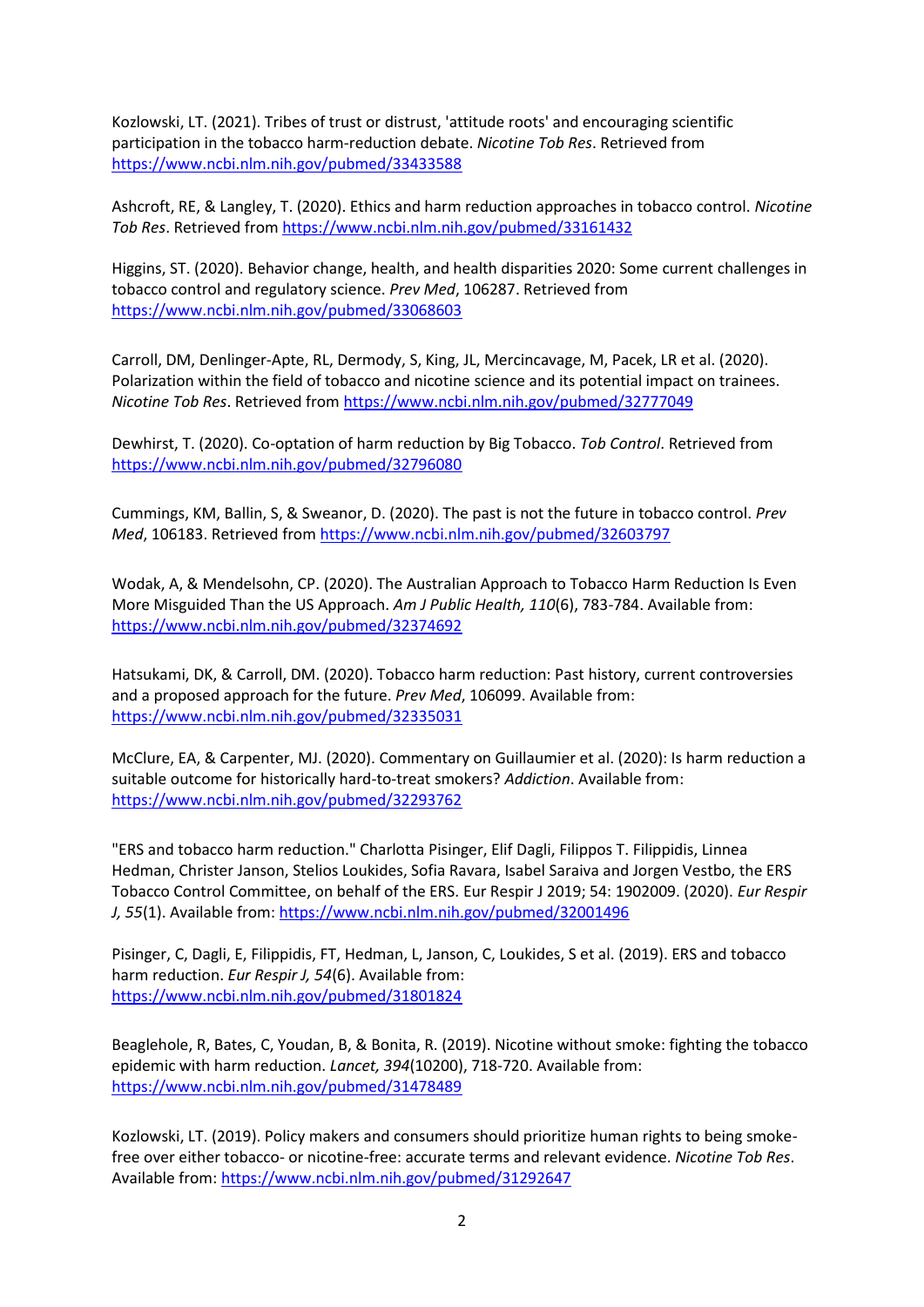Pisinger, C, & Mackay, J. (2019). New Tobacco Products Do Not Protect Public Health. *Ann Am Thorac Soc*. Available from:<https://www.ncbi.nlm.nih.gov/pubmed/31322908>

Kozlowski, LT. (2019). Younger individuals and their human right to harm reduction information should be considered in determining ethically appropriate public health actions. *Nicotine Tob Res*. Available from: <https://www.ncbi.nlm.nih.gov/pubmed/30943281>

Ahmad, I, & Dutra, LM. Imitating waterpipe: Another tobacco industry attempt to create a cigarette that seems safer. Addict Behav, 2018. Available from: <https://www.ncbi.nlm.nih.gov/pubmed/30366727>

Proctor, RNActing Now Is Urgent: Commentary on Zeller. Nicotine Tob Res, 2018. Available from: <https://www.ncbi.nlm.nih.gov/pubmed/30312452>

Tidey, JW, Davis, DR, Miller, M E, Pericot-Valverde, I, Denlinger-Apte, RL, & Gaalema, DE. Modeling nicotine regulation: A review of studies in smokers with mental health conditions. Prev Med, 2018. 117, 30-37. Available from: <https://www.ncbi.nlm.nih.gov/pubmed/30343684>

Langley, T. Tobacco harm reduction: Making sure no one gets left behind. Nicotine Tob Res, 2018. Available from[: https://www.ncbi.nlm.nih.gov/pubmed/30192964](https://www.ncbi.nlm.nih.gov/pubmed/30192964)

Borland, R. Strategies for eliminating smoked tobacco. Tob Control, Jul 2018. Available from: <https://www.ncbi.nlm.nih.gov/pubmed/30032099>

Cox, S, Dawkins, L. Correction to: Global and local perspectives on tobacco harm reduction: what are the issues and where do we go from here? Harm Reduct J. 2018 Jul 16;15(1):37. Available from: <https://www.ncbi.nlm.nih.gov/pubmed/30012148>

Warner, Kenneth E. When will everything change? Tobacco Control, Jul 2018. Available from: [https://tobaccocontrol.bmj.com/content/tobaccocontrol/early/2018/07/21/tobaccocontrol-2018-](https://tobaccocontrol.bmj.com/content/tobaccocontrol/early/2018/07/21/tobaccocontrol-2018-054453.full.pdf) [054453.full.pdf](https://tobaccocontrol.bmj.com/content/tobaccocontrol/early/2018/07/21/tobaccocontrol-2018-054453.full.pdf)

Abrams, DB, Glasser, AM, Villanti, AC, Pearson, JL, Rose, S, Niaura, RS. Managing nicotine without smoke to save lives now: Evidence for harm minimization. Prev Med. 2018 Jun 23. pii: S0091- 7435(18)30198-1. Available from[: https://www.ncbi.nlm.nih.gov/pubmed/29944902](https://www.ncbi.nlm.nih.gov/pubmed/29944902)

Cox, S, Dawkins, L. Global and local perspectives on tobacco harm reduction: what are the issues and where do we go from here? Harm Reduct J. 2018 Jun 22;15(1):32. Available from: <https://www.ncbi.nlm.nih.gov/pubmed/29933744>

Warner, KE. How to Think - Not Feel - about Tobacco Harm Reduction. Nicotine Tob Res. 2018 Apr 30. pii: 4990310. Available from:<https://www.ncbi.nlm.nih.gov/pubmed/29718475>

Lewis, KE. New horizons in tobacco control and alternative sources of inhaling tobacco: World No Tobacco Day. Int J Tuberc Lung Dis. 2018 May 1;22(5):477-478. Available from: <https://www.ncbi.nlm.nih.gov/pubmed/29663950>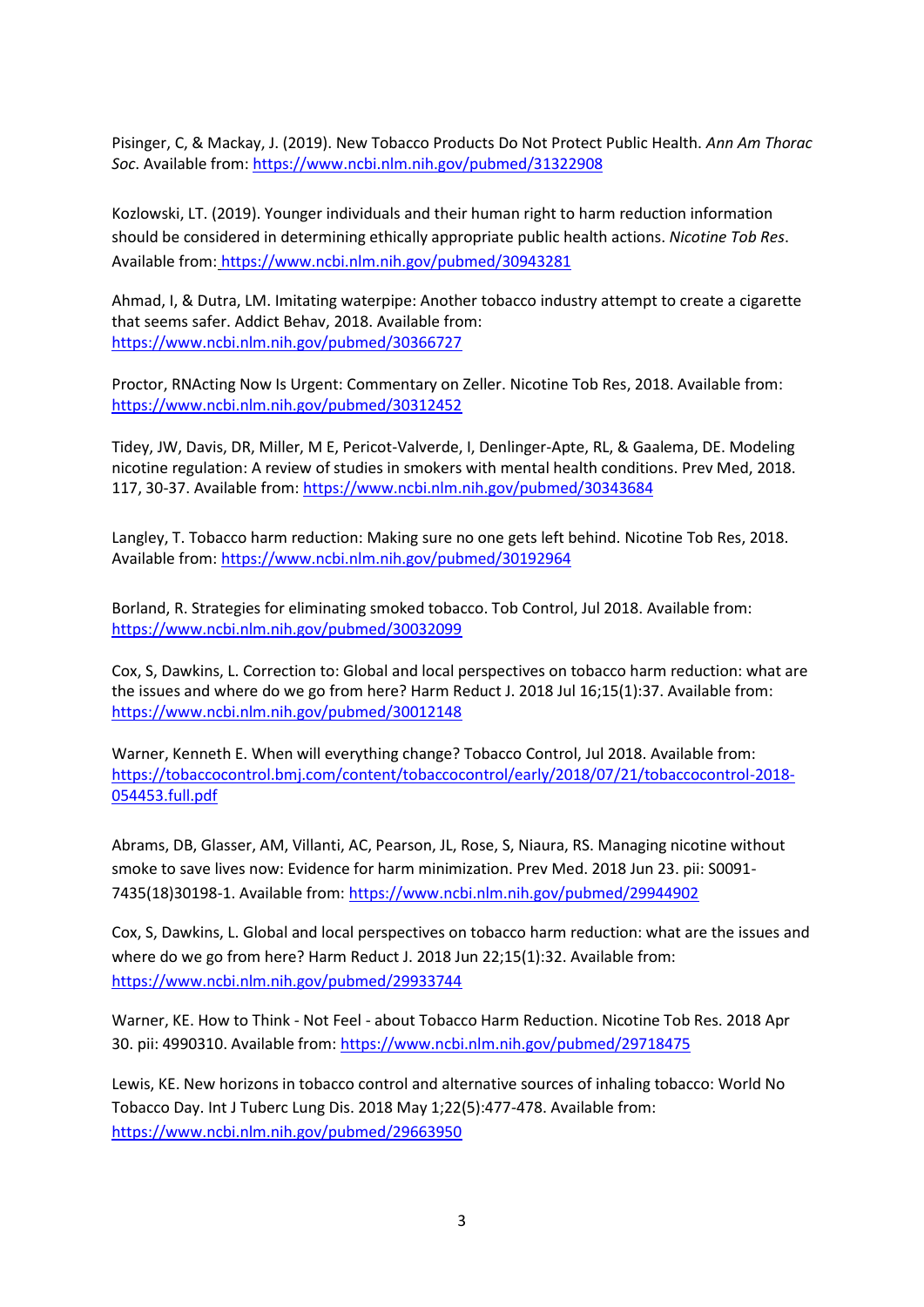Abrams, DB, Glasser, AM, Pearson, JL, Villanti, AC, Collins, LK, Niaura, RS. Harm Minimization and Tobacco Control: Reframing Societal Views of Nicotine Use to Rapidly Save Lives. Annu Rev Public Health, 2018. Available from:<https://www.ncbi.nlm.nih.gov/pubmed/29323611>

Edwards, R. Lest We Forget: Harm-Reduction Research is Important and Increasing, but Other Facets of Tobacco Control Research Remain a High PriorityNicotine Tob Res. 2018 Jan 5;20(2):145-146. Available from[: https://www.ncbi.nlm.nih.gov/pubmed/29301003](https://www.ncbi.nlm.nih.gov/pubmed/29301003)

Elias, J, Ling, PM. Origins of tobacco harm reduction in the UK: the 'Product Modification Programme' (1972-1991). Tob Control, 2018. Available from: <https://www.ncbi.nlm.nih.gov/pubmed/29330172>

McNeill, A, Robson, D. A man before his time: Russell's insights into nicotine, smoking, treatment and curbing the smoking problem. Addiction, 2017.Available from: <https://www.ncbi.nlm.nih.gov/pubmed/29139190>

Kozlowski, LT, Sweanor, DT. Do not damn tobacco users to ignorance about big differences in deadly products because you disapprove of the 'bus' they are on. Addict Behav. 2017 Apr 6. pii: S0306- 4603(17)30147-8. Available from[: http://www.ncbi.nlm.nih.gov/pubmed/28410776](http://www.ncbi.nlm.nih.gov/pubmed/28410776)

Csete, J, Wolfe, D. Seeing through the public health smoke-screen in drug policy. Int J Drug Policy. 2017 May;43:91-95. Available from:<http://www.ncbi.nlm.nih.gov/pubmed/28343114>

Hall, W, Kozlowski, LT. The diverging trajectories of cannabis and tobacco policies in the United States: reasons and possible implications. Addiction, 2017. Available from: <http://www.ncbi.nlm.nih.gov/pubmed/28544367>

Kozlowski, LT, Sweanor, DT. Do not damn tobacco users to ignorance about big differences in deadly products because you disapprove of the 'bus' they are on. Addict Behav. 2017 Apr 6. pii: S0306- 4603(17)30147-8. Available from[: http://www.ncbi.nlm.nih.gov/pubmed/28410776](http://www.ncbi.nlm.nih.gov/pubmed/28410776)

No authors listed. Legalize marijuana without the smoke. CMAJ. 2017 Mar 27;189(12):E474. Available from[: http://www.ncbi.nlm.nih.gov/pubmed/28385868](http://www.ncbi.nlm.nih.gov/pubmed/28385868)

#### News reports:

**Harm Reduction Infographic.** *Truth Initiative***, 2021. Nov 3, 2021. Retrieved from [https://truthinitiative.org/research-resources/harmful-effects-tobacco/harm-reduction](https://truthinitiative.org/research-resources/harmful-effects-tobacco/harm-reduction-infographic)[infographic](https://truthinitiative.org/research-resources/harmful-effects-tobacco/harm-reduction-infographic)**

Philip Morris International. Understanding how to achieve risk reduction for smokers. *PMI Science*, 2020. July 27, 2020. Retrieved fro[m https://www.pmiscience.com/smoke-free/understanding-how](https://www.pmiscience.com/smoke-free/understanding-how-to-achieve-risk-reduction-for-smokers)[to-achieve-risk-reduction-for-smokers](https://www.pmiscience.com/smoke-free/understanding-how-to-achieve-risk-reduction-for-smokers)

Goldsmith, R, & Shapiro, H. (2020). *Tobacco harm reduction and the right to health*. Retrieved from London:<http://gsthr.org/downloads/GSTHR> Briefing Paper 2020/Tobacco